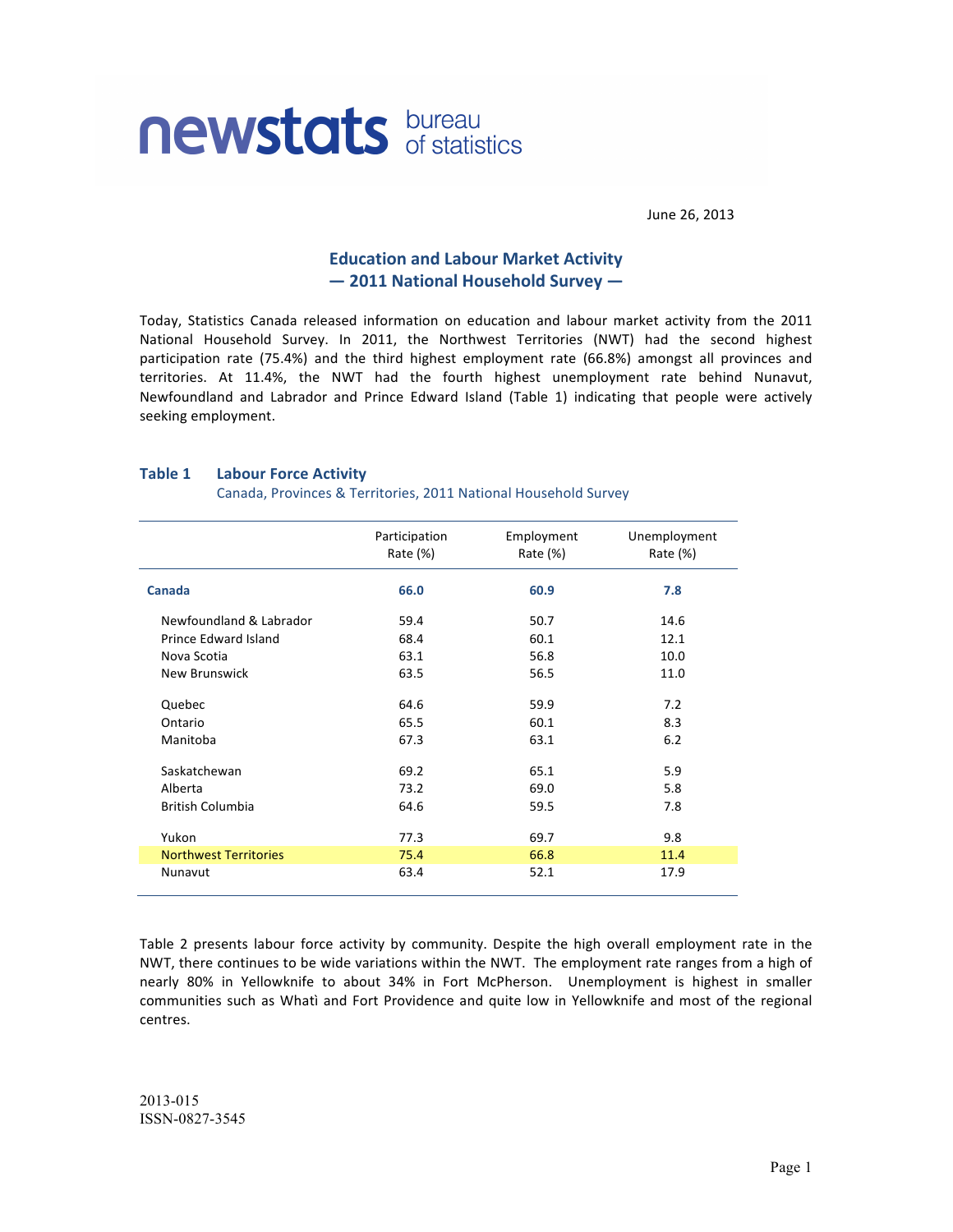## Table 2 **Population 15 & Older by Labour Force Activity**

Northwest Territories, 2011 National Household Survey

|                              | Pop. 15 & | Labour | Employed | Unem-  | Not in the<br>Labour | Partici-<br>pation | Employ-<br>ment | Unemploy-<br>ment |
|------------------------------|-----------|--------|----------|--------|----------------------|--------------------|-----------------|-------------------|
|                              | Older     | Force  |          | ployed | Force                | Rate (%)           | Rate (%)        | Rate (%)          |
| <b>Northwest Territories</b> | 31,750    | 23,930 | 21,200   | 2,730  | 7,820                | 75.4               | 66.8            | 11.4              |
| <b>Beaufort Delta</b>        | 5,035     | 3,310  | 2,725    | 580    | 1,725                | 65.7               | 54.1            | 17.5              |
| Aklavik                      | 325       | 150    | 120      | 35     | 170                  | 46.2               | 36.9            | 23.3              |
| Fort McPherson               | 545       | 275    | 185      | 90     | 265                  | 50.5               | 33.9            | 32.7              |
| Inuvik                       | 2,780     | 2,125  | 1,840    | 290    | 650                  | 76.4               | 66.2            | 13.6              |
| Paulatuk                     | 270       | 145    | 105      | 45     | 125                  | 53.7               | 38.9            | 31.0              |
| Sachs Harbour                | 85        | 55     | 55       | $\sim$ | 30                   | 64.7               | 64.7            |                   |
| Tsiigehtchic                 | 120       | 80     | 55       | 25     | 40                   | 66.7               | 45.8            | 31.2              |
| Tuktoyaktuk                  | 610       | 310    | 230      | 85     | 295                  | 50.8               | 37.7            | 27.4              |
| Ulukhaktok                   | 310       | 170    | 150      | 25     | 135                  | 54.8               | 48.4            | 14.7              |
| Dehcho                       | 2,465     | 1,610  | 1,240    | 370    | 855                  | 65.3               | 50.3            | 23.0              |
| Fort Liard                   | 340       | 195    | 140      | 55     | 145                  | 57.4               | 41.2            | 28.2              |
| Fort Providence              | 615       | 405    | 230      | 175    | 210                  | 65.9               | 37.4            | 43.2              |
| Fort Simpson                 | 1,010     | 735    | 640      | 95     | 280                  | 72.8               | 63.4            | 12.9              |
| Hay River Reserve            | 210       | 125    | 90       | 30     | 85                   | 59.5               | 42.9            | 24.0              |
| Jean Marie River             | 45        | 20     | 20       |        | 20                   | 44.4               | 44.4            |                   |
| Kakisa                       | 35        | 20     | 15       |        | 20                   | 57.1               | 42.9            |                   |
| Nahanni Butte                | 70        | 35     | 30       | 10     | 35                   | 50.0               | 42.9            | 28.6              |
| <b>Trout Lake</b>            | 55        | 30     | 30       |        | 20                   | 54.5               | 54.5            |                   |
| Wrigley                      | 80        | 40     | 35       |        | 40                   | 50.0               | 43.8            |                   |
| Sahtu                        | 1,785     | 1,230  | 990      | 245    | 555                  | 68.9               | 55.5            | 19.9              |
| Colville Lake                | 90        | 50     | 35       | 15     | 35                   | 55.6               | 38.9            | 30.0              |
| Déline                       | 380       | 240    | 165      | 80     | 140                  | 63.2               | 43.4            | 33.3              |
| Fort Good Hope               | 390       | 265    | 195      | 65     | 130                  | 67.9               | $50.0$          | 24.5              |
| Norman Wells                 | 570       | 465    | 430      | 35     | 100                  | 81.6               | 75.4            | 7.5               |
| Tulita                       | 355       | 215    | 170      | 50     | 145                  | 60.6               | 47.9            | 23.3              |
| South Slave                  | 5,380     | 3,815  | 3,420    | 395    | 1,565                | 70.9               | 63.6            | 10.4              |
| Enterprise                   | 80        | 55     | 50       | 10     | 20                   | 68.8               | 62.5            | 18.2              |
| <b>Fort Resolution</b>       | 370       | 235    | 170      | 65     | 130                  | 63.5               | 45.9            | 27.7              |
| Fort Smith                   | 1,575     | 1,025  | 955      | $70\,$ | 550                  | 65.1               | 60.6            | 6.8               |
| Hay River                    | 2,845     | 2,140  | 1,960    | 180    | 705                  | 75.2               | 68.9            | 8.4               |
| Lutselk'e                    | 215       | 135    | 85       | 55     | 80                   | 62.8               | 39.5            | 40.7              |
| Tłįchę                       | 1,900     | 1,110  | 755      | 350    | 795                  | 58.4               | 39.7            | 31.5              |
| Behchokò                     | 1,275     | 680    | 505      | 180    | 595                  | 53.3               | 39.6            | 26.5              |
| Gamètì                       | 185       | 135    | 80       | 45     | 55                   | 73.0               | 43.2            | 33.3              |
| Wekweètì                     | 95        | 65     | 50       | 15     | 25                   | 68.4               | 52.6            | 23.1              |
| Whati                        | 350       | 230    | 120      | 105    | 120                  | 65.7               | 34.3            | 45.7              |
| Yellowknife Area             | 15,185    | 12,855 | 12,070   | 790    | 2,330                | 84.7               | 79.5            | 6.1               |
| Detah                        | 155       | 100    | 75       | 25     | 60                   | 64.5               | 48.4            | 25.0              |
| Yellowknife                  | 15,025    | 12,760 | 11,990   | 765    | 2,265                | 84.9               | 79.8            | 6.0               |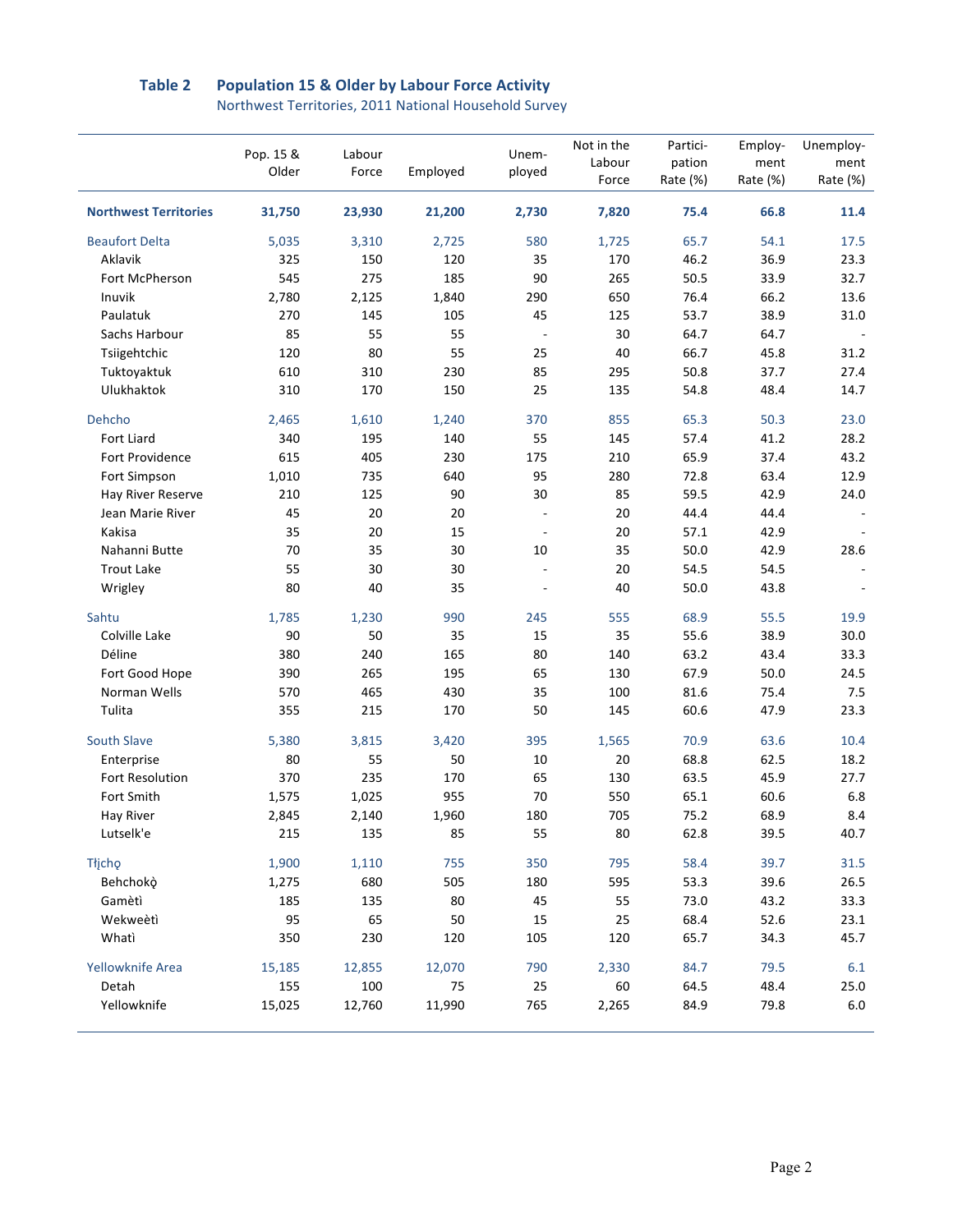The variation in employment rates by community can be further explored by looking at employment by select industries (Figure 1). Public administration continues to be the primary industry of employment in the NWT, representing over one quarter of employed persons. Further, the proportion of the population employed in public administration or other government related industries such as education, health care and social assistance has increased since 2006. Geographically, public service positions are generally concentrated in Yellowknife and the regional centres. With the exception of two industries (public administration and management of companies and enterprises) all industries declined in absolute numbers from 2006.

# **Figure 1 Labour Force by Industry**

Northwest Territories, 2011 National Household Survey



Based on the 2011 National Occupation Classification, the majority of the occupations in the NWT are in business, finance & administrative occupations (18.5%), followed closely by occupations in education, law and social, community & government services (17%) and sales & service (16.9%). At nearly 23%, sales & service occupations are the most prevalent in the Canadian job market. (Table 3).

Occupations remain divided along traditional gender lines. For women, the most common occupations were administrative assistants, elementary school & kindergarten teachers and administrative officers. Men work primarily as janitors, caretakers & building superintendents, heavy equipment operators and transport truck drivers.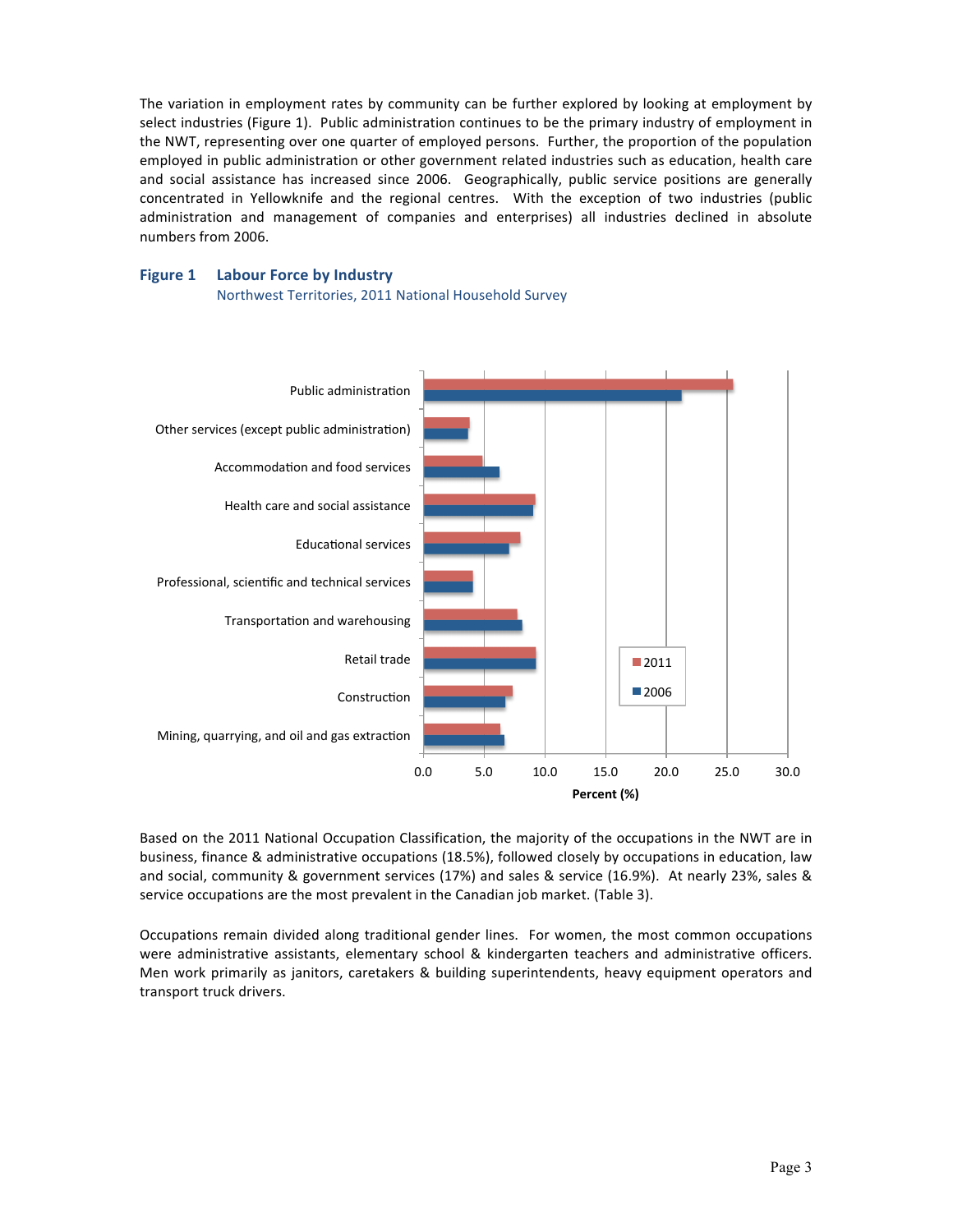#### **Table 3 Employed Labour Force by 2011 National Occupation Classification**

Northwest Territories, 2011 National Household Survey

|                                                                     | <b>Northwest Territories</b> |       | Canada       |       |
|---------------------------------------------------------------------|------------------------------|-------|--------------|-------|
| National Occupation Classification                                  | # of Persons                 | %     | # of Persons | %     |
|                                                                     |                              |       |              |       |
| <b>Employed Persons</b>                                             | 21,200                       | 100.0 | 16,595,035   | 100.0 |
| Management occupations                                              | 2,940                        | 13.9  | 1,911,930    | 11.5  |
| Business, finance and administration occupations                    | 3,925                        | 18.5  | 2,773,710    | 16.7  |
| Natural and applied sciences and related occupations                | 1,635                        | 7.7   | 1,188,410    | 7.2   |
| Health occupations                                                  | 1,025                        | 4.8   | 1,078,680    | 6.5   |
| Occupations in education, law and social, community & gov. services | 3,605                        | 17.0  | 1,986,300    | 12.0  |
| Occupations in art, culture, recreation and sport                   | 490                          | 2.3   | 462,470      | 2.8   |
| Sales and service occupations                                       | 3,580                        | 16.9  | 3,774,055    | 22.7  |
| Trades, transport and equipment operators and related occupations   | 3,250                        | 15.3  | 2,337,045    | 14.1  |
| Natural resources, agriculture and related production occupations   | 495                          | 2.3   | 340,260      | 2.1   |
| Occupations in manufacturing and utilities                          | 260                          | 1.2   | 742,170      | 4.5   |

Occupations may also be classified by the skill level generally required to enter the job. For both the NWT and Canada, the skill levels associated with the current slate of jobs are primarily those that require college or apprenticeship training. In Canada, nearly 39% of employees use skill level C or D in their work while fewer occupations (33%) are at those levels for the NWT. This illustrates the smaller proportion of low skilled positions in the NWT which are generally found in the sales and service occupations. Approximately 33% of occupations in the NWT are management or require a professional degree compared with 30% for Canada.

#### **Figure 2** Employed Persons\* by Skill Level





\*excludes external migrants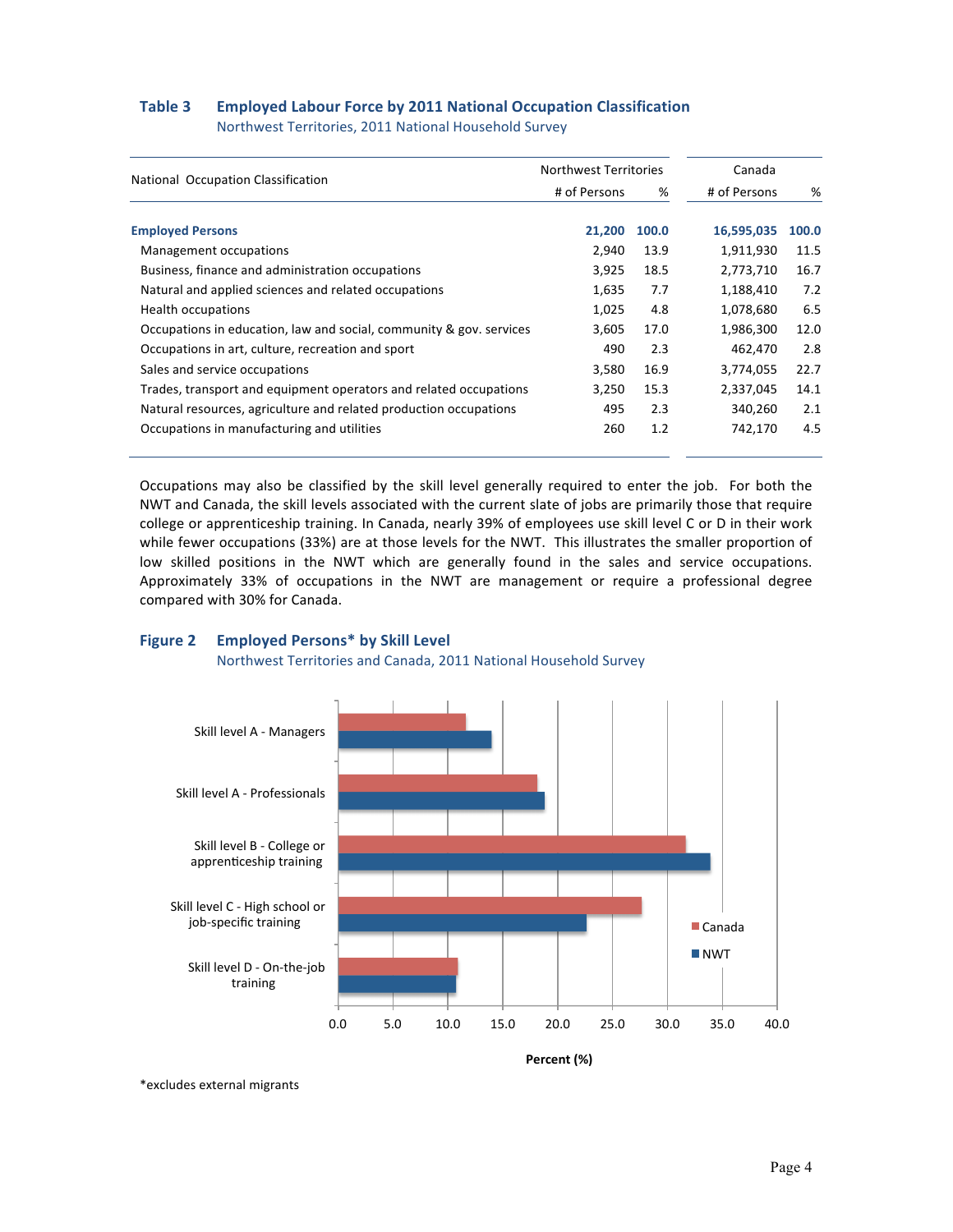With such a demand for skilled labourers, it is important to understand the educational attainment of the working age population in the NWT. Table 4 compares the highest level of schooling across provinces and territories for the population aged  $25 - 64$ . Nearly 30% of those aged  $25 - 64$  in Ontario have a university degree compared to 23% in the NWT. Those with post-secondary certificates or diplomas including apprenticeships, college education and non-degree university programs represent 37% of the NWT population. At 46%, Nunavut has the highest proportion of persons without any certificates, diplomas or degrees, followed by the NWT (22%).

#### **Table 4 • Population Aged 25 – 64 by Highest Certificate, Diploma or Degree Earned** Canada, Provinces & Territories, 2011 National Household Survey

|                              | Pop. Aged<br>$25 - 64$ | %     | No cert.,<br>diploma<br>or<br>degree | %    | High<br>school<br>cert. | %    | Post-<br>secondary<br>cert. or<br>diploma | %    | University<br>degree | %    |
|------------------------------|------------------------|-------|--------------------------------------|------|-------------------------|------|-------------------------------------------|------|----------------------|------|
| Canada                       | 18,383,920             | 100.0 | 2,330,580                            | 12.7 | 4,270,660               | 23.2 | 7,027,260                                 | 38.2 | 4,755,420            | 25.9 |
| Newfoundland & Labrador      | 295,240                | 100.0 | 60,005                               | 20.3 | 61,845                  | 20.9 | 124,840                                   | 42.3 | 48,555               | 16.4 |
| Prince Edward Island         | 75,015                 | 100.0 | 10,630                               | 14.2 | 18,130                  | 24.2 | 30,530                                    | 40.7 | 15,720               | 21.0 |
| Nova Scotia                  | 507,995                | 100.0 | 74,220                               | 14.6 | 110,275                 | 21.7 | 204,590                                   | 40.3 | 118,905              | 23.4 |
| <b>New Brunswick</b>         | 418,835                | 100.0 | 70,175                               | 16.8 | 111,470                 | 26.6 | 158,330                                   | 37.8 | 78,860               | 18.8 |
| Quebec                       | 4,370,125              | 100.0 | 645,710                              | 14.8 | 853,170                 | 19.5 | 1,852,530                                 | 42.4 | 1,018,710            | 23.3 |
| Ontario                      | 7,018,880              | 100.0 | 769,575                              | 11.0 | 1,702,160               | 24.3 | 2,519,090                                 | 35.9 | 2,028,055            | 28.9 |
| Manitoba                     | 623,940                | 100.0 | 107,020                              | 17.2 | 159,500                 | 25.6 | 215,850                                   | 34.6 | 141,585              | 22.7 |
| Saskatchewan                 | 529,475                | 100.0 | 81,560                               | 15.4 | 144,480                 | 27.3 | 199,495                                   | 37.7 | 103,940              | 19.6 |
| Alberta                      | 2,035,330              | 100.0 | 250,265                              | 12.3 | 484,725                 | 23.8 | 779,665                                   | 38.3 | 520,680              | 25.6 |
| British Columbia             | 2,451,615              | 100.0 | 247,390                              | 10.1 | 614,585                 | 25.1 | 921,505                                   | 37.6 | 668,125              | 27.3 |
| <b>Yukon Territory</b>       | 20,205                 | 100.0 | 2,490                                | 12.3 | 4,160                   | 20.6 | 8,335                                     | 41.3 | 5,220                | 25.8 |
| <b>Northwest Territories</b> | 22,985                 | 100.0 | 4,960                                | 21.6 | 4,390                   | 19.1 | 8,420                                     | 36.6 | 5,210                | 22.7 |
| Nunavut                      | 14,280                 | 100.0 | 6,565                                | 46.0 | 1,775                   | 12.4 | 4,085                                     | 28.6 | 1,860                | 13.0 |

While educational attainment in the NWT has improved over time, it is still quite divergent when examined by ethnicity (Figure 3). Slightly more than 40% of the aboriginal population aged 25 – 64 have not completed high school compared to 8% for non-aboriginal persons. Those with a high school diploma represent 17% of the aboriginal working population, slightly lower than for non-aboriginals. Just over 36% of non-aboriginal and aboriginal persons have some kind of post-secondary certificate or diploma. Approximately 35% of non-aboriginals have a university degree compared to 6% for aboriginal persons.